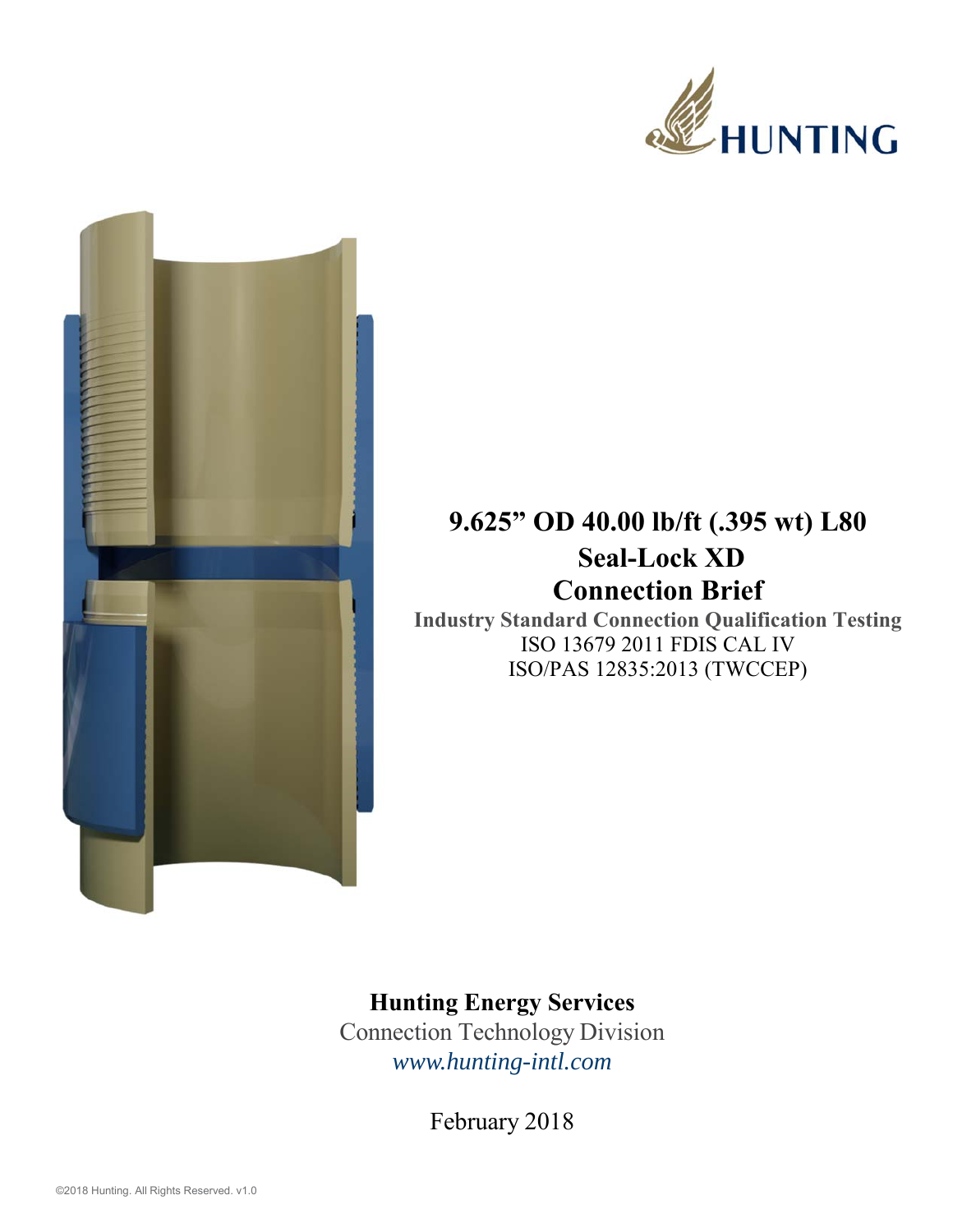

Hunting Connection Technology division performed ISO 13679 FDIS 2011 CAL IV and ISO/PAS 12835:2013 (TWCCEP) testing on the 9.625" OD 40.00 lb/ft (.395 wt) L80 SLXD to evaluate the sealing and structural integrity of the Seal-Lock XD casing connection. The 9.625" OD 40.00 lb/ft (.395 wt) L80 SLXD connection ratings are:

| Tension Efficiency:     | 100% Pipe Body Yield Strength            |
|-------------------------|------------------------------------------|
| Compression Efficiency: | 100% Pipe Body Yield Strength            |
| Internal Pressure:      | 100% Minimum API Internal Yield Pressure |
| External Pressure:      | 100% API Collapse Pressure               |

The Maximum total axial loads and pressures attained during the 5 specimen CAL IV sealing and structural testing were:

| Tension Efficiency:       | 954,283 lbf (104% of Specified PBYS)      |
|---------------------------|-------------------------------------------|
| Compression Efficiency:   | 954,283 lbf (104% of Specified PBYS)      |
| Internal Pressure:        | 7,393 psi (129% of API MIYP)              |
| <b>External Pressure:</b> | 3,090 psi (100% of API Collapse Pressure) |



## **Normalized Connection Test Load and Service Envelope**

All of 9.625" OD 40.00 lb/ft (.395 wt) L80 SLXD specimens successfully completed the ISO 13679 FDIS 2011 CAL IV requirements.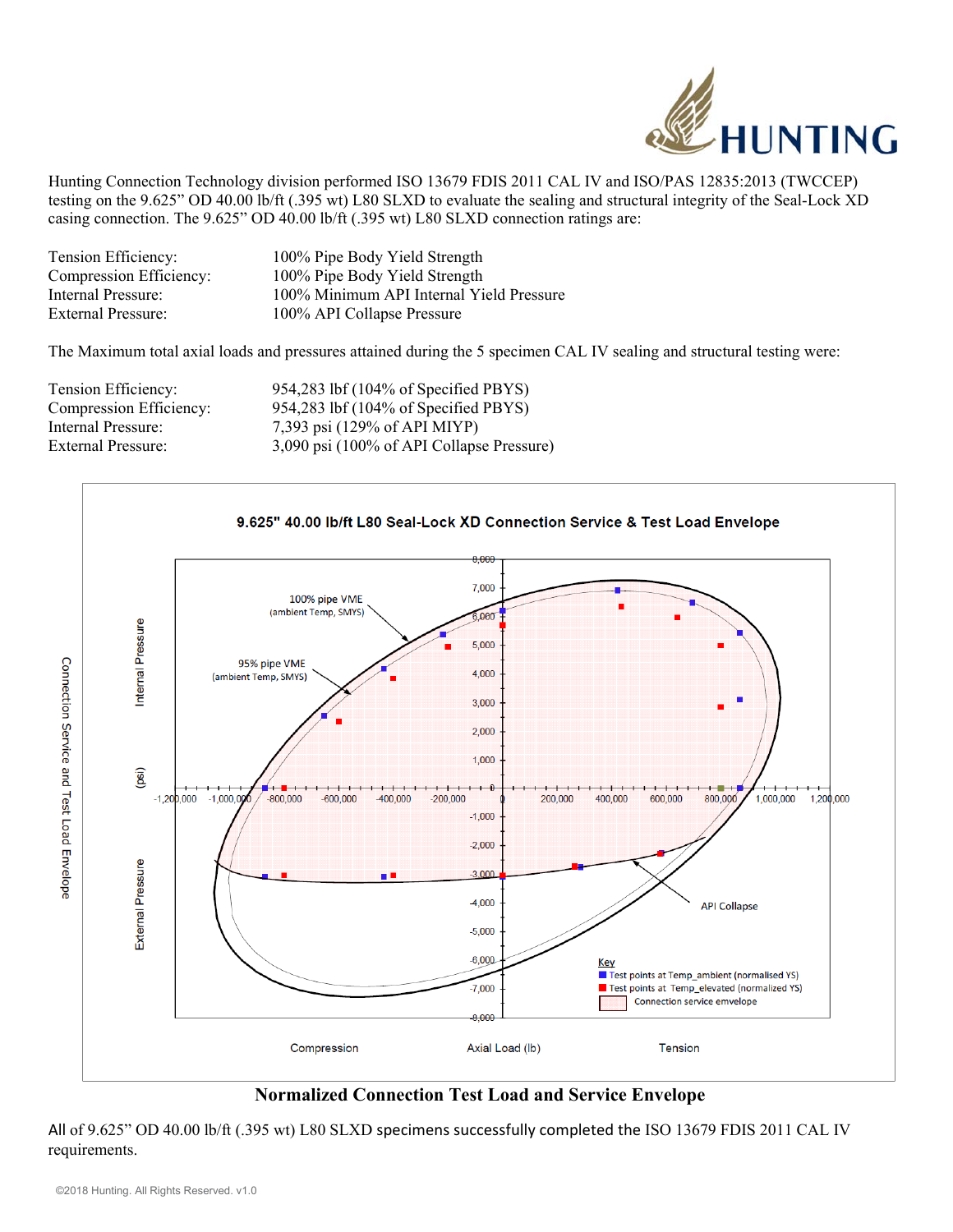

The ISO/PAS 12835 (TWCCEP) testing is intended for the assessment of casing connections in which the well application generates significant axial loading on the casing connection from constrained thermal expansion. The testing protocol assesses the connection's galling resistance, structural integrity, and sealability under loads typical for assembly and thermal well service. Often, the strain based loading exceeds the casing connections yield limits and the ISO/PAS 12385 protocol is considered complimentary to the ISO 13679 protocol for connection testing in elastic design applications.

In accordance with the TWCCEP Application Severity Level-290, 4 specimens of 9.625" OD 40.00 lb/ft (.395 wt) L80 SLXD successfully completed 10 thermal cycles alternating between  $290^{\circ}C(550^{\circ}F)$  and approximately  $20^{\circ}C(68^{\circ}F)$ , while maintaining 1065 psi of gas pressure. In addition to the thermal cyclic testing, 2 specimens were progressively strained in tension. Failure of both specimens exceeded the TWCCEP limit of 3% global strain, failing at 3.8% and 3.9%.

## **9.625" OD 40.00 lb/ft (.395 wt) L80 SLXD with 8.750" Special Drift**

Finite Element Analysis has been performed to extrapolate the performance of the standard drift (8.679") connection to the special drift (8.750") connection. The changes to the connection result in approximately 10% difference in the connections shoulder area. The focus of the FEA was therefore centered on the plasticity and stress of the shoulder under high compressive loads and seal contact energy at various combined load points as compared to the original product.



**VME Stress plot at 870 kips Compression (left: SPCL Drift, right STD Drift)** 



**PEEQ plot at 870 kips Compression (left: SPCL Drift, right STD Drift)** 

As is illustrated in the above plots the, the VME stress and the Von Mises Equivalent Plastic Strain show only a slight increase for the 8.750" special drift connection as compared to the standard drift at 95% compressive loading. The VME stress in the shoulder increased on average 11% with local increases at 12.8% above the standard drift product.